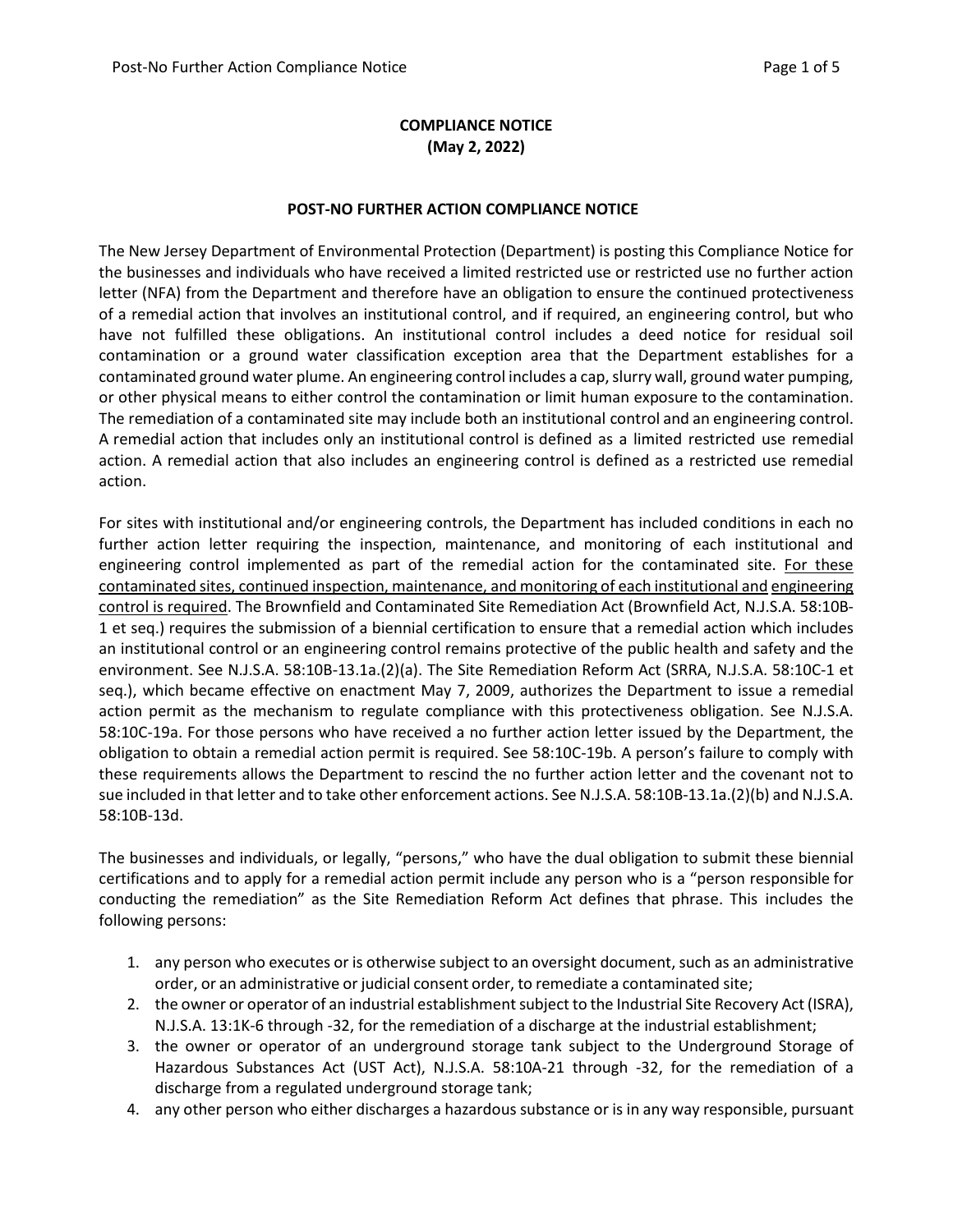to the Spill Compensation and Control Act (Spill Act), N.J.S.A. 58:10-23.11g, for a hazardous substance that was discharged at a contaminated site; and

5. any other person who is remediating a contaminated site.

See N.J.S.A. 58:10C-2 and the Administrative Requirements for the Remediation of Contaminated Sites (ARRCS, N.J.A.C. 7:26C-7.4(a)). Persons obligated to submit biennial certifications and apply for a remedial action permit include any person who owns a site, operates a business at a site, or is a tenant at a site, after another person has implemented a remedial action that includes an institutional control or an engineering control. The Department refers to such a person as a statutory permittee. See N.J.A.C. 7:26C-1.4.

The Department has attempted to contact persons obligated to ensure the protectiveness of remedial actions. The purpose in posting this Enforcement Alert is an additional effort, prior to any enforcement action, to remind these persons of:

- i. Their obligations to ensure the protectiveness of remedial actions for which they are responsible; and
- ii. The Department's authority to initiate enforcement action(s) against them if they do not comply with these obligations.

You may access a report from the Department at [https://www13.state.nj.us/DataMiner; s](https://www13.state.nj.us/DataMiner)elect "Search By Category," select "Site Remediation," then go to the report group "Institutional Controls and Special Conditions," and select "Cases Requiring Remedial Action Permits." This report identifies all sites where:

- i. A person responsible for conducting the remediation implemented either a limited restricted use remedial action or restricted use remedial action;
- ii. Inspecting, monitoring, and maintaining an institutional control or an engineering control is required as part of that remedial action; and
- iii. The persons responsible for applying for a remedial action permit for that institutional control or engineering control have failed to do so.

**Note:** The report contains tabs at the top of the page where the user can switch from cases requiring Ground Water Remedial Action Permits to cases requiring Soil Remedial Action Permits.

### **What needs to be done?**

- 1. Pursuant to N.J.S.A. 58:10B-12o, person(s) responsible for conducting the remediation and any other person who is liable for the cleanup and removal costs, and remains liable pursuant to the Spill Act, N.J.S.A. 58:10-23.11 et seq. and received a final remediation document (NFA or Response Action Outcome (RAO)) with an engineering and/or institutional control is obligated to inform the Department in writing, on a form available from the Department (see [www.nj.gov/dep/srp/srra/forms\)](http://www.nj.gov/dep/srp/srra/forms/) , within 14 calendar days after its name or address changes. The person(s) referenced in this paragraph shall inform the Department of any name or address change if it has not already done so.
- 2. The person responsible for conducting remediation and any subsequent owner, operator or tenant of a site that has an institutional and/or engineering control must retain the services of a Licensed Site Remediation Professional to prepare and submit to the Department a Remedial Action Permit Application with the appropriate initial application fee(s) and past annual fees (see fee section below) and provide the information required in N.J.A.C. 7:26C-7, using the form and instructions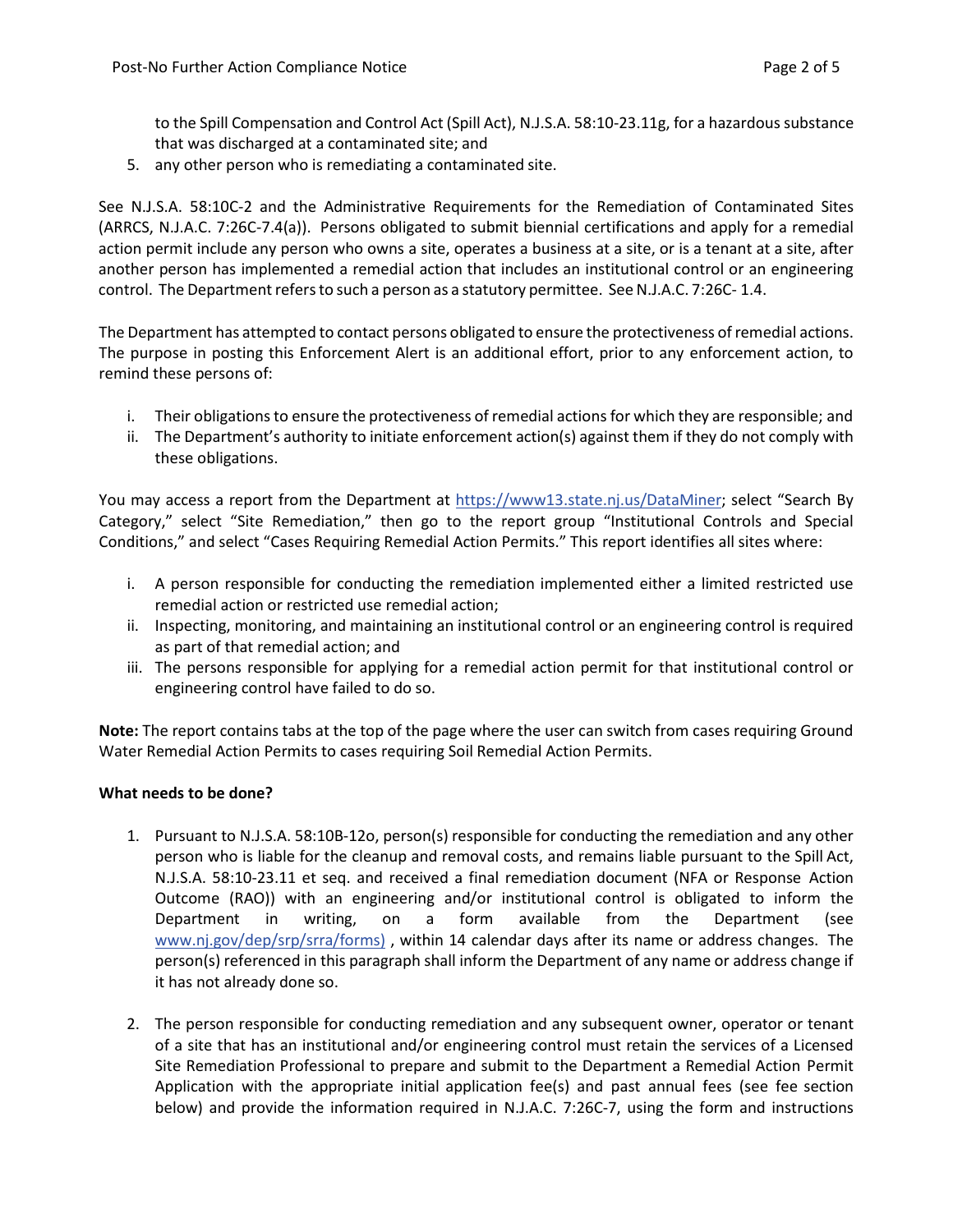available at [www.nj.gov/dep/srp/srra/forms.](http://www.nj.gov/dep/srp/srra/forms/) A list of Licensed Site Remediation Professionals is available at [https://www13.state.nj.us/DataMiner; s](https://www13.state.nj.us/DataMiner)elect "Search By Category," select "Site Remediation," then go to the report group "Licensed Site Remediation Professional Information," and select "Licensed Site Remediation Professional List."

3. The person responsible for conducting remediation and any subsequent owner, operator or tenant of a site that has an institutional and/or engineering control must, with the assistance of a Licensed Site Remediation Professional, prepare and submit to the Department, in accordance with the requirements in N.J.A.C. 7:26C-7, a biennial certification of the protectiveness of each remedial action that includes the use of either an institutional control and/or an engineering control via submission of a Remedial Action Protectiveness/Biennial Certification Form and fee (see fee section below).

This alert is not an enforcement action; however, in the coming year, the Department will be increasing its enforcement in response to noncompliance with these biennial certification and remedial action permit obligations. These efforts may include revoking the no further action letter/covenant not to sue and the assessment of civil administrative penalties. The failure to retain a Licensed Site Remediation Professional, failure to apply for a remedial action permit, and failure to pay annual remedial action permit fees collectively carry a minimum per day penalty of \$30,000 plus 100 percent of the outstanding annual remedial action permit fees.

## **Fees:**

Below are the respective Remedial Action Protectiveness/Biennial Certification Form fees, the Remedial Action Permit Initial Application fees, and all past due Remedial Action Permit Annual Fees that are required to be submitted. Payment of these fees is due at the time the application(s) and form(s) are submitted to the Department. The fee structure noted is applicable for all Remedial Action Permit Initial Applications, the Remedial Action Protectiveness/Biennial Certification Form, and all Remedial Action Permit Annual Fees submitted on or before June 30, 2022. Remedial Action Permit Initial Applications and the Remedial Action Protectiveness/Biennial Certification Form will be subject to the fees applicable to Fiscal Year 2022 plus an additional Annual Remediation Fee.

### **Submitted on or before June 30, 2022:**

# If a Soil Remedial Action Permit Initial Application and Remedial Action Protectiveness/Biennial Certification Form is due, then please submit a check\* for \$5,130.

This amount includes the following fees:

- Soil Remedial Action Permit Initial Application: \$1,760
- Soil Remedial Action Protectiveness/Biennial Certification Form: \$375
- Soil Remedial Action Permit Annual Fees: \$165 (Fiscal Year 2015), \$205 (Fiscal Year 2016), \$255 (Fiscal Year 2017), \$320 (Fiscal Year 2018), \$400 (Fiscal Year 2019), \$550 (Fiscal Year 2020), \$550 (Fiscal Year 2021), and \$550 (Fiscal Year 2022)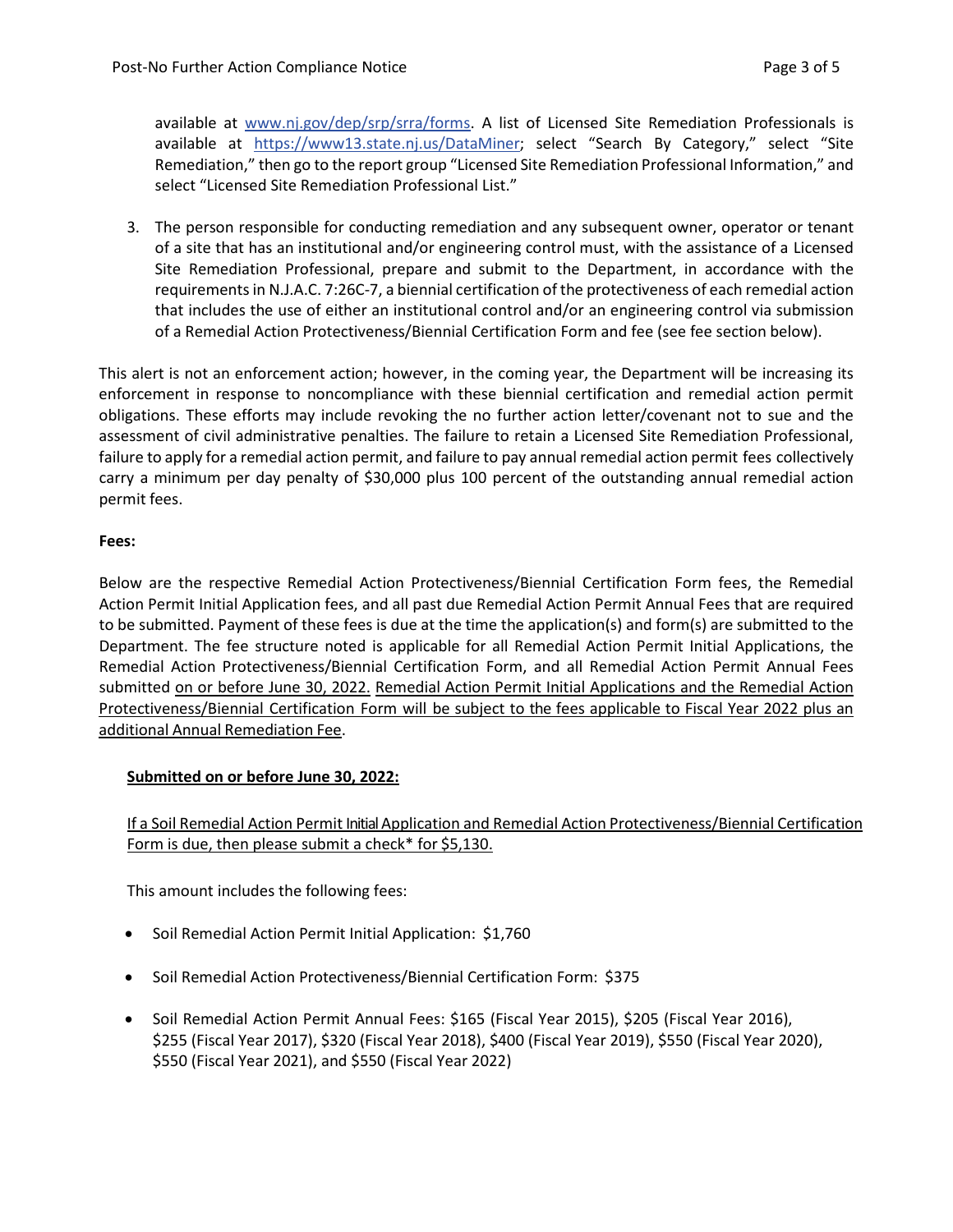If a Ground Water Remedial Action Permit Initial Application (Monitored Natural Attenuation) and Remedial Action Protectiveness/Biennial Certification Form is due, then please submit a check\* for\$5,130.

This amount includes the following fees:

- Ground Water Remedial Action Permit Initial Application (Monitored Natural Attenuation): \$990
- Ground Water Remedial Action Protectiveness/Biennial Certification Form: \$375
- Ground Water Remedial Action Permit Annual Fees: \$165 (Fiscal Year 2015), \$205 (Fiscal Year 2016), \$255 (Fiscal Year 2017), \$320 (Fiscal Year 2018), \$400 (Fiscal Year 2019), \$880 (Fiscal Year 2020), \$880 (Fiscal Year 2021), and \$660 (Fiscal Year 2022)

If a Ground Water Remedial Action Permit Initial Application (Active System) and Remedial Action Protectiveness/Biennial Certification Form is due, then please submit a check\* for \$5,240.

This amount includes the following fees:

- Ground Water Remedial Action Permit Initial Application (Active System): \$990
- Ground Water Remedial Action Protectiveness/Biennial Certification Form: \$375
- Ground Water Remedial Action Permit Annual Fees: \$165 (Fiscal Year 2015), \$205 (Fiscal Year 2016), \$255 (Fiscal Year 2017), \$320 (Fiscal Year 2018), \$400 (Fiscal Year 2019), \$880 (Fiscal Year 2020), \$880 (Fiscal Year 2021), and \$770 (Fiscal Year 2022)

# **Submitted after June 30, 2022:**

If a Soil Remedial Action Permit Initial Application and Remedial Action Protectiveness/Biennial Certification Form is due, then please submit a check\* for \$5,365.

This amount includes the following fees:

- Soil Remedial Action Permit Initial Application: \$1,575
- Soil Remedial Action Protectiveness/Biennial Certification Form: \$375
- Soil Remedial Action Permit Annual Fees: \$165 (Fiscal Year 2015), \$205 (Fiscal Year 2016), \$255 (Fiscal Year 2017), \$320 (Fiscal Year 2018), \$400 (Fiscal Year 2019), \$550 (Fiscal Year 2020), \$550 (Fiscal Year 2021), \$550 (Fiscal Year 2022), and \$420 (Fiscal Year 2023)